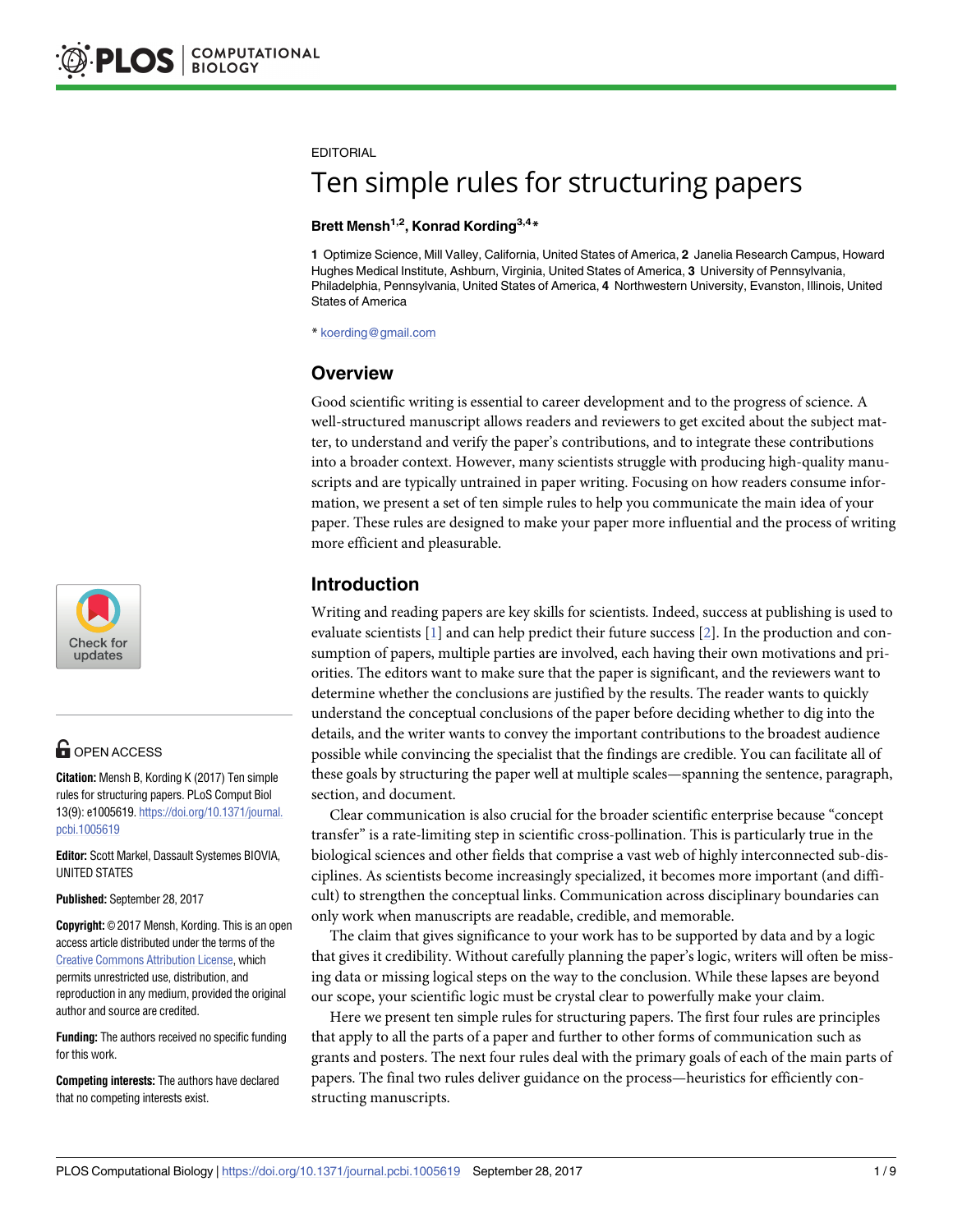# <span id="page-1-0"></span>**Principles (Rules 1–4)**

Writing is communication. Thus, the reader's experience is of primary importance, and all writing serves this goal. When you write, you should constantly have your reader in mind. These four rules help you to avoid losing your reader.

# Rule 1: Focus your paper on a central contribution, which you communicate in the title

Your communication efforts are successful if readers can still describe the main contribution of your paper to their colleagues a year after reading it. Although it is clear that a paper often needs to communicate a number of innovations on the way to its final message, it does not pay to be greedy. Focus on a single message; papers that simultaneously focus on multiple contributions tend to be less convincing about each and are therefore less memorable.

The most important element of a paper is the title—think of the ratio of the number of titles you read to the number of papers you read. The title is typically the first element a reader encounters, so its quality [\[3\]](#page-8-0) determines whether the reader will invest time in reading the abstract.

The title not only transmits the paper's central contribution but can also serve as a constant reminder (to you) to focus the text on transmitting that idea. Science is, after all, the abstraction of simple principles from complex data. The title is the ultimate refinement of the paper's contribution. Thinking about the title early—and regularly returning to hone it—can help not only the writing of the paper but also the process of designing experiments or developing theories.

This Rule of One is the most difficult rule to optimally implement because it comes face-toface with the key challenge of science, which is to make the claim and/or model as simple as the data and logic can support but no simpler. In the end, your struggle to find this balance may appropriately result in "one contribution" that is multifaceted. For example, a technology paper may describe both its new technology and a biological result using it; the bridge that unifies these two facets is a clear description of how the new technology can be used to do new biology.

# Rule 2: Write for flesh-and-blood human beings who do not know your work

Because you are the world's leading expert at exactly what you are doing, you are also the world's least qualified person to judge your writing from the perspective of the naïve reader. The majority of writing mistakes stem from this predicament. Think like a designer—for each element, determine the impact that you want to have on people and then strive to achieve that objective [\[4\]](#page-8-0). Try to think through the paper like a naïve reader who must first be made to care about the problem you are addressing (see Rule 6) and then will want to understand your answer with minimal effort.

Define technical terms clearly because readers can become frustrated when they encounter a word that they don't understand. Avoid abbreviations and acronyms so that readers do not have to go back to earlier sections to identify them.

The vast knowledge base of human psychology is useful in paper writing. For example, people have working memory constraints in that they can only remember a small number of items and are better at remembering the beginning and the end of a list than the middle [\[5\]](#page-8-0). Do your best to minimize the number of loose threads that the reader has to keep in mind at any one time.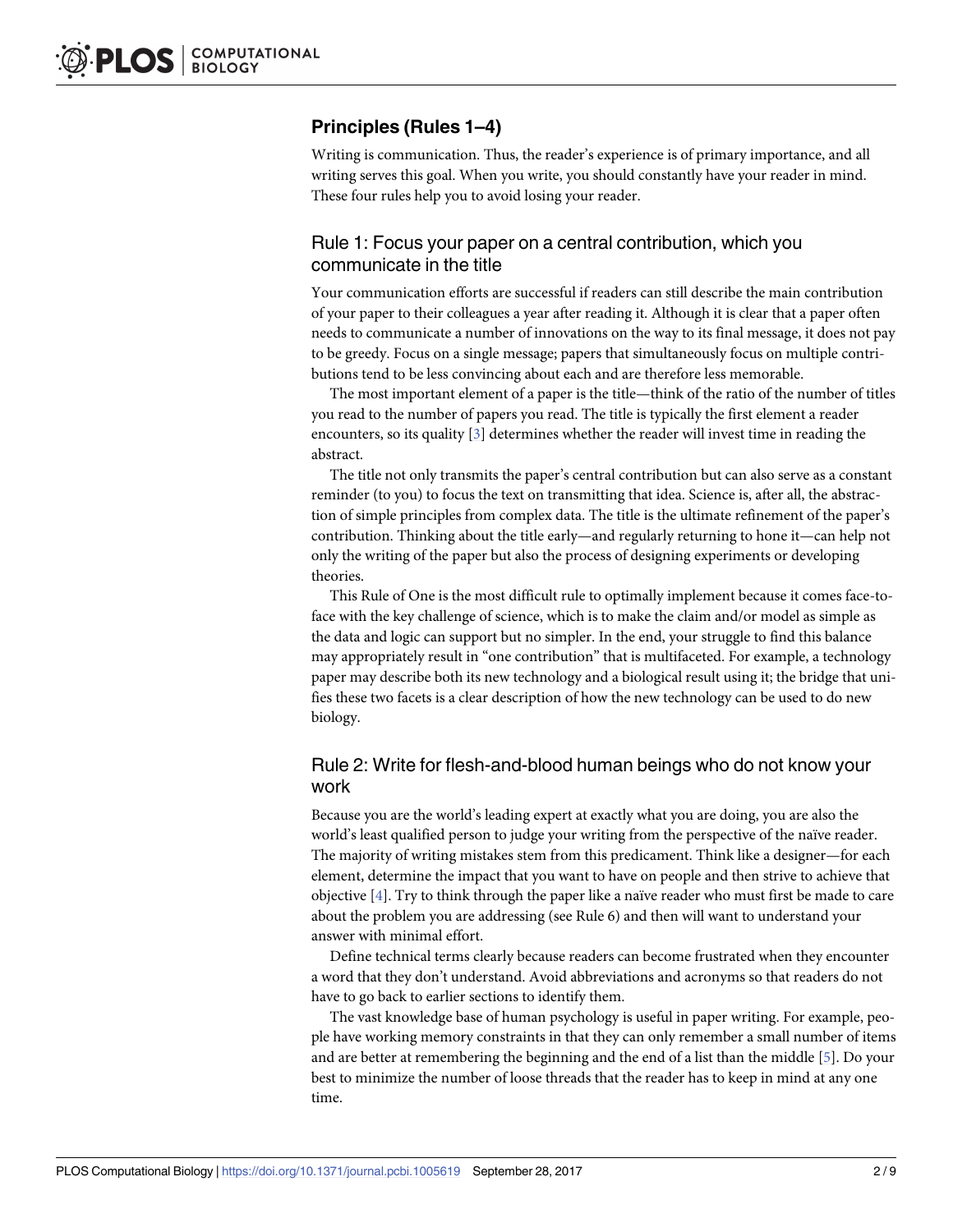# <span id="page-2-0"></span>Rule 3: Stick to the context-content-conclusion (C-C-C) scheme

The vast majority of popular (i.e., memorable and re-tellable) stories have a structure with a discernible beginning, a well-defined body, and an end. The beginning sets up the context for the story, while the body (content) advances the story towards an ending in which the problems find their conclusions. This structure reduces the chance that the reader will wonder "Why was I told that?" (if the context is missing) or "So what?" (if the conclusion is missing).

There are many ways of telling a story. Mostly, they differ in how well they serve a patient reader versus an impatient one [\[6\]](#page-8-0). The impatient reader needs to be engaged quickly; this can be accomplished by presenting the most exciting content first (e.g., as seen in news articles). The C-C-C scheme that we advocate serves a more patient reader who is willing to spend the time to get oriented with the context. A consequent disadvantage of C-C-C is that it may not optimally engage the impatient reader. This disadvantage is mitigated by the fact that the structure of scientific articles, specifically the primacy of the title and abstract, already forces the content to be revealed quickly. Thus, a reader who proceeds to the introduction is likely engaged enough to have the patience to absorb the context. Furthermore, one hazard of excessive "content first" story structures in science is that you may generate skepticism in the reader because they may be missing an important piece of context that makes your claim more credible. For these reasons, we advocate C-C-C as a "default" scientific story structure.

The C-C-C scheme defines the structure of the paper on multiple scales. At the wholepaper scale, the introduction sets the context, the results are the content, and the discussion brings home the conclusion. Applying C-C-C at the paragraph scale, the first sentence defines the topic or context, the body hosts the novel content put forth for the reader's consideration, and the last sentence provides the conclusion to be remembered.

Deviating from the C-C-C structure often leads to papers that are hard to read, but writers often do so because of their own autobiographical context. During our everyday lives as scientists, we spend a majority of our time producing content and a minority amidst a flurry of other activities. We run experiments, develop the exposition of available literature, and combine thoughts using the magic of human cognition. It is natural to want to record these efforts on paper and structure a paper chronologically. But for our readers, most details of our activities are extraneous. They do not care about the chronological path by which you reached a result; they just care about the ultimate claim and the logic supporting it (see Rule 7). Thus, all our work must be reformatted to provide a context that makes our material meaningful and a conclusion that helps the reader to understand and remember it.

# Rule 4: Optimize your logical flow by avoiding zig-zag and using parallelism

**Avoiding zig-zag.** Only the central idea of the paper should be touched upon multiple times. Otherwise, each subject should be covered in only one place in order to minimize the number of subject changes. Related sentences or paragraphs should be strung together rather than interrupted by unrelated material. Ideas that are similar, such as two reasons why we should believe something, should come one immediately after the other.

**Using parallelism.** Similarly, across consecutive paragraphs or sentences, parallel messages should be communicated with parallel form. Parallelism makes it easier to read the text because the reader is familiar with the structure. For example, if we have three independent reasons why we prefer one interpretation of a result over another, it is helpful to communicate them with the same syntax so that this syntax becomes transparent to the reader, which allows them to focus on the content. There is nothing wrong with using the same word multiple times in a sentence or paragraph. Resist the temptation to use a different word to refer to the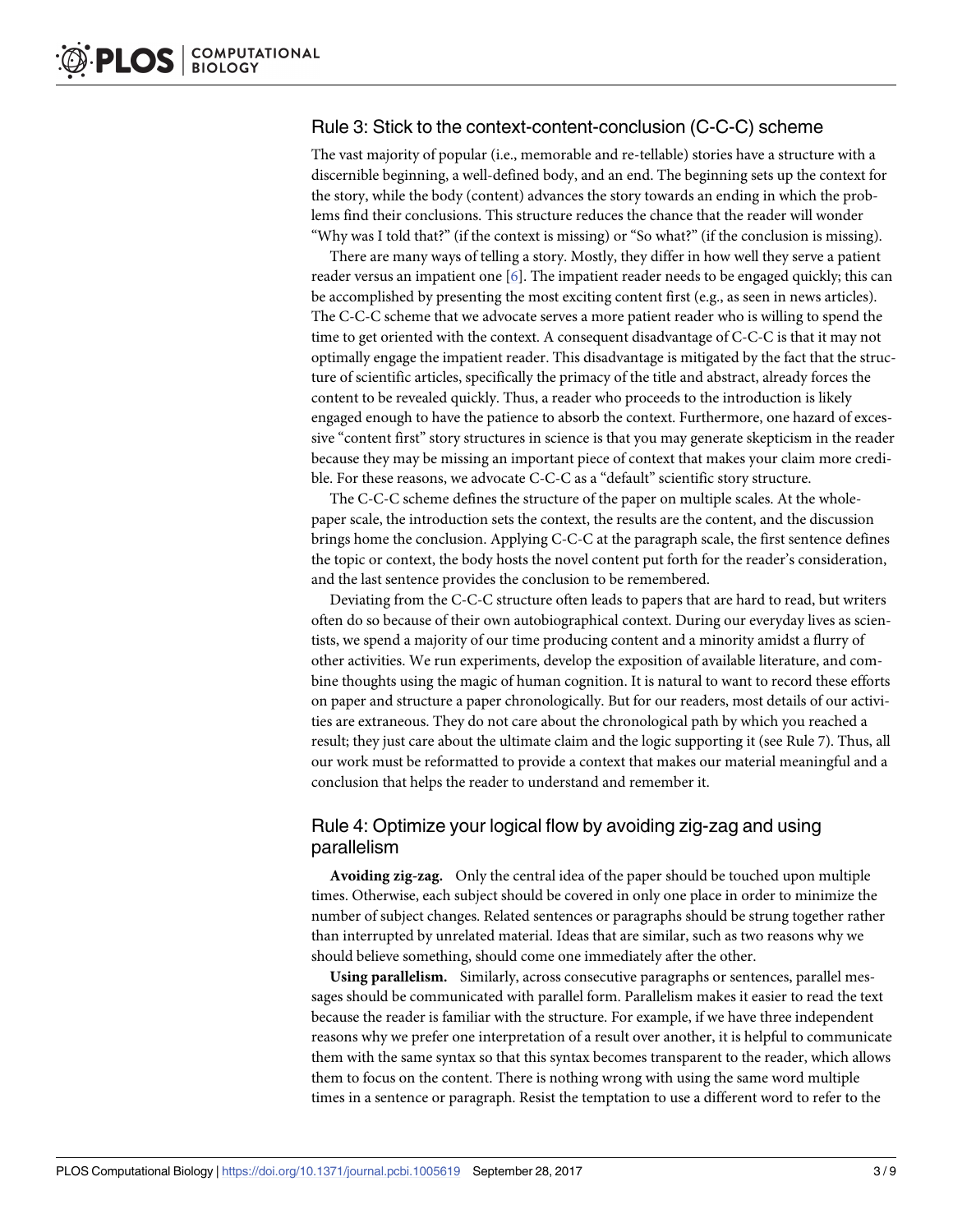<span id="page-3-0"></span>same concept—doing so makes readers wonder if the second word has a slightly different meaning.

#### **The components of a paper (Rules 5–8)**

The individual parts of a paper—abstract, introduction, results, and discussion—have different objectives, and thus they each apply the C-C-C structure a little differently in order to achieve their objectives. We will discuss these specialized structures in this section and summarize them in [Fig](#page-4-0) 1.

#### Rule 5: Tell a complete story in the abstract

The abstract is, for most readers, the only part of the paper that will be read. This means that the abstract must convey the entire message of the paper effectively. To serve this purpose, the abstract's structure is highly conserved. Each of the C-C-C elements is detailed below.

The context must communicate to the reader what gap the paper will fill. The first sentence orients the reader by introducing the broader field in which the particular research is situated. Then, this context is narrowed until it lands on the open question that the research answered. A successful context section sets the stage for distinguishing the paper's contributions from the current state of the art by communicating what is missing in the literature (i.e., the specific gap) and why that matters (i.e., the connection between the specific gap and the broader context that the paper opened with).

The content ("Here we") first describes the novel method or approach that you used to fill the gap or question. Then you present the meat—your executive summary of the results.

Finally, the conclusion interprets the results to answer the question that was posed at the end of the context section. There is often a second part to the conclusion section that highlights how this conclusion moves the broader field forward (i.e., "broader significance"). This is particularly true for more "general" journals with a broad readership.

This structure helps you avoid the most common mistake with the abstract, which is to talk about results before the reader is ready to understand them. Good abstracts usually take many iterations of refinement to make sure the results fill the gap like a key fits its lock. The broadnarrow-broad structure allows you to communicate with a wider readership (through breadth) while maintaining the credibility of your claim (which is always based on a finite or narrow set of results).

#### Rule 6: Communicate why the paper matters in the introduction

The introduction highlights the gap that exists in current knowledge or methods and why it is important. This is usually done by a set of progressively more specific paragraphs that culminate in a clear exposition of what is lacking in the literature, followed by a paragraph summarizing what the paper does to fill that gap.

As an example of the progression of gaps, a first paragraph may explain why understanding cell differentiation is an important topic and that the field has not yet solved what triggers it (a field gap). A second paragraph may explain what is unknown about the differentiation of a specific cell type, such as astrocytes (a subfield gap). A third may provide clues that a particular gene might drive astrocytic differentiation and then state that this hypothesis is untested (the gap within the subfield that you will fill). The gap statement sets the reader's expectation for what the paper will deliver.

The structure of each introduction paragraph (except the last) serves the goal of developing the gap. Each paragraph first orients the reader to the topic (a context sentence or two) and then explains the "knowns" in the relevant literature (content) before landing on the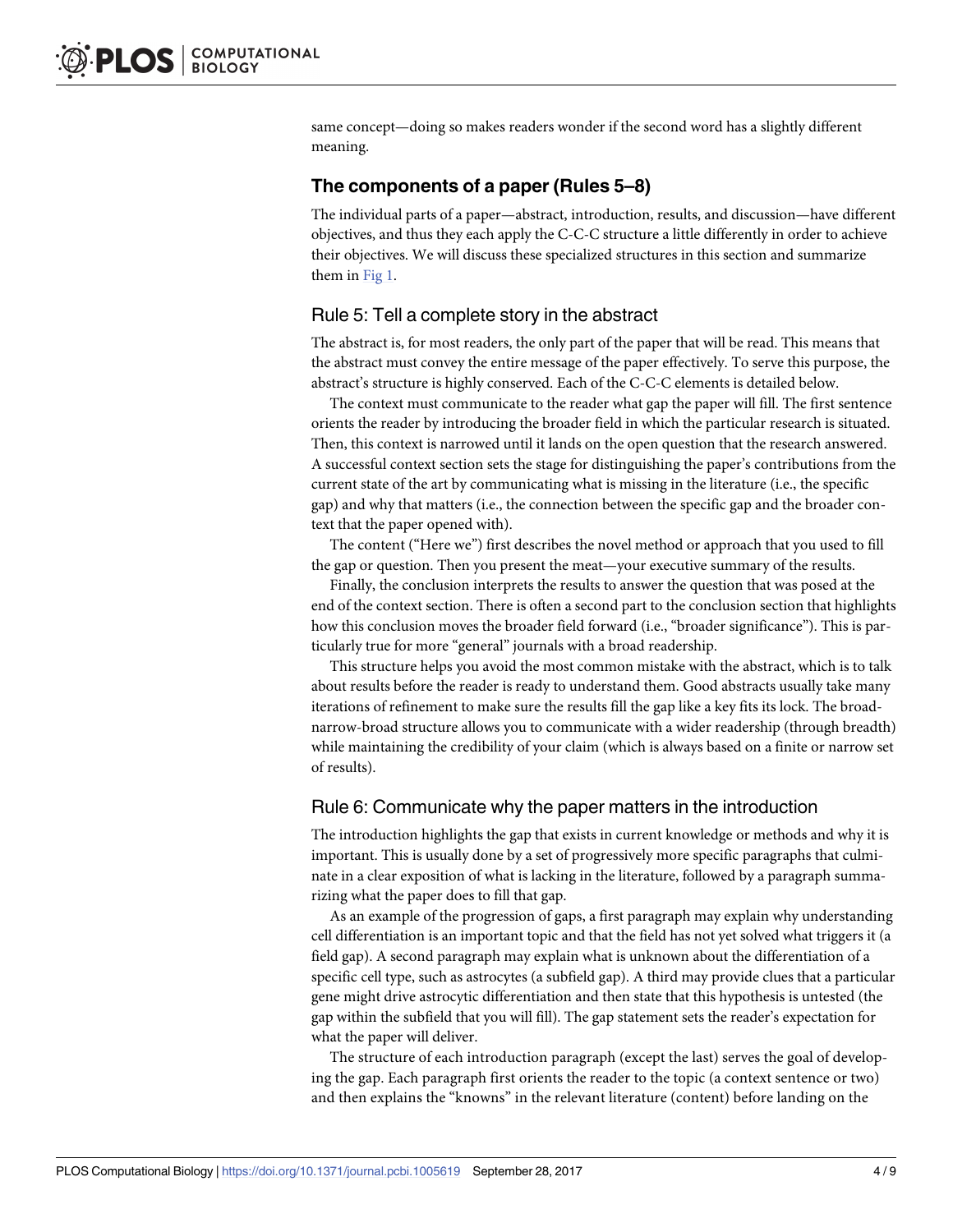<span id="page-4-0"></span>

**[Fig](#page-3-0) 1. Summary of a paper's structural elements at three spatial scales: Across sections, across paragraphs, and within paragraphs.** Note that the abstract is special in that it contains all three elements (Context, Content, and Conclusion), thus comprising all three colors.

<https://doi.org/10.1371/journal.pcbi.1005619.g001>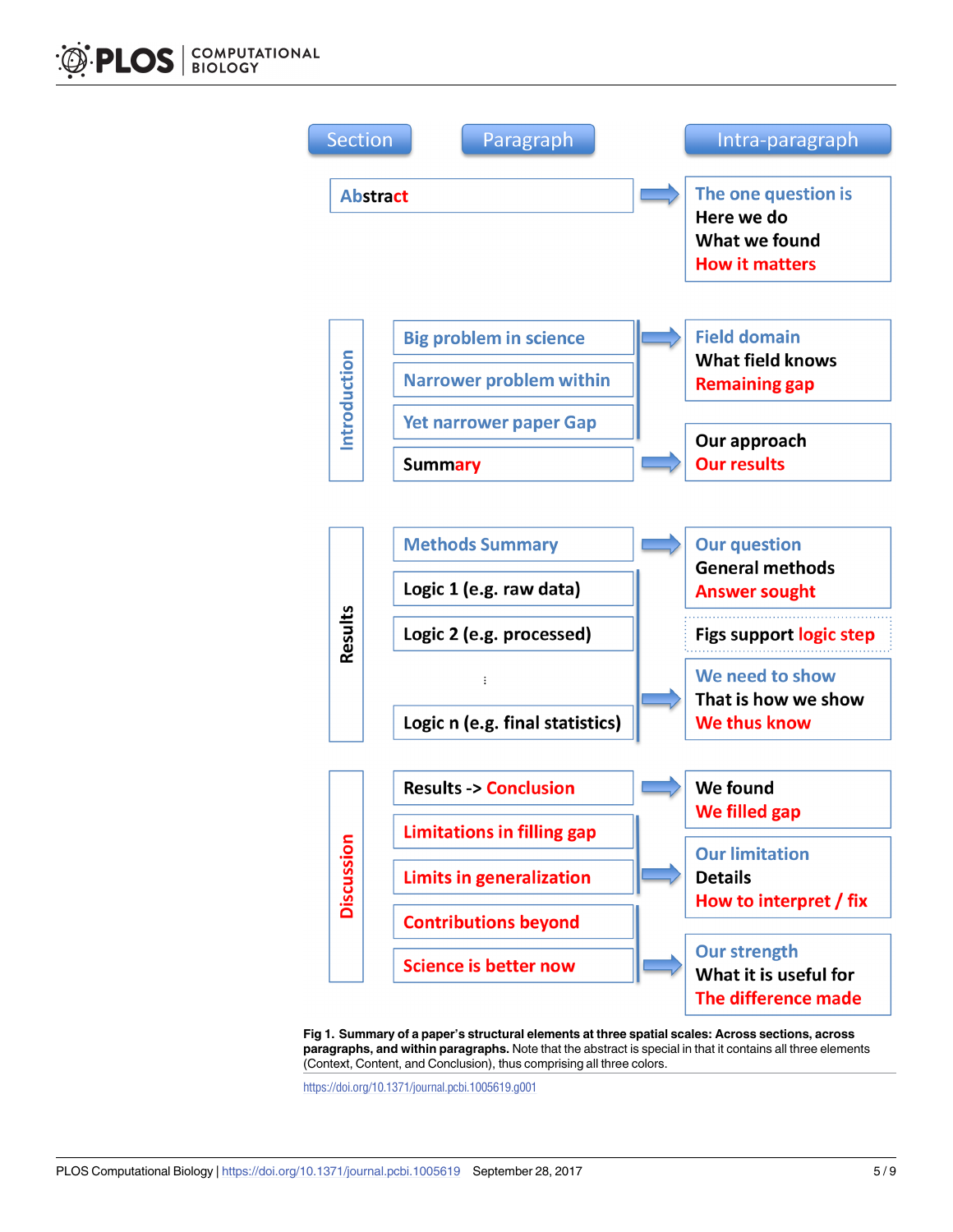<span id="page-5-0"></span>critical "unknown" (conclusion) that makes the paper matter at the relevant scale. Along the path, there are often clues given about the mystery behind the gaps; these clues lead to the untested hypothesis or undeveloped method of the paper and give the reader hope that the mystery is solvable. The introduction should not contain a broad literature review beyond the motivation of the paper. This gap-focused structure makes it easy for experienced readers to evaluate the potential importance of a paper—they only need to assess the importance of the claimed gap.

The last paragraph of the introduction is special: it compactly summarizes the results, which fill the gap you just established. It differs from the abstract in the following ways: it does not need to present the context (which has just been given), it is somewhat more specific about the results, and it only briefly previews the conclusion of the paper, if at all.

# Rule 7: Deliver the results as a sequence of statements, supported by figures, that connect logically to support the central contribution

The results section needs to convince the reader that the central claim is supported by data and logic. Every scientific argument has its own particular logical structure, which dictates the sequence in which its elements should be presented.

For example, a paper may set up a hypothesis, verify that a method for measurement is valid in the system under study, and then use the measurement to disprove the hypothesis. Alternatively, a paper may set up multiple alternative (and mutually exclusive) hypotheses and then disprove all but one to provide evidence for the remaining interpretation. The fabric of the argument will contain controls and methods where they are needed for the overall logic.

In the outlining phase of paper preparation (see Rule 9), sketch out the logical structure of how your results support your claim and convert this into a sequence of declarative statements that become the headers of subsections within the results section (and/or the titles of figures). Most journals allow this type of formatting, but if your chosen journal does not, these headers are still useful during the writing phase and can either be adapted to serve as introductory sentences to your paragraphs or deleted before submission. Such a clear progression of logical steps makes the paper easy to follow.

Figures, their titles, and legends are particularly important because they show the most objective support (data) of the steps that culminate in the paper's claim. Moreover, figures are often viewed by readers who skip directly from the abstract in order to save time. Thus, the title of the figure should communicate the conclusion of the analysis, and the legend should explain how it was done. Figure making is an art unto itself; the Edward Tufte books remain the gold standard for learning this craft [\[7,8\]](#page-8-0).

The first results paragraph is special in that it typically summarizes the overall approach to the problem outlined in the introduction, along with any key innovative methods that were developed. Most readers do not read the methods, so this paragraph gives them the gist of the methods that were used.

Each subsequent paragraph in the results section starts with a sentence or two that set up the question that the paragraph answers, such as the following: "To verify that there are no artifacts. . .," "What is the test-retest reliability of our measure?," or "We next tested whether  $Ca^{2+}$  flux through L-type  $Ca^{2+}$  channels was involved." The middle of the paragraph presents data and logic that pertain to the question, and the paragraph ends with a sentence that answers the question. For example, it may conclude that none of the potential artifacts were detected. This structure makes it easy for experienced readers to fact-check a paper. Each paragraph convinces the reader of the answer given in its last sentence. This makes it easy to find the paragraph in which a suspicious conclusion is drawn and to check the logic of that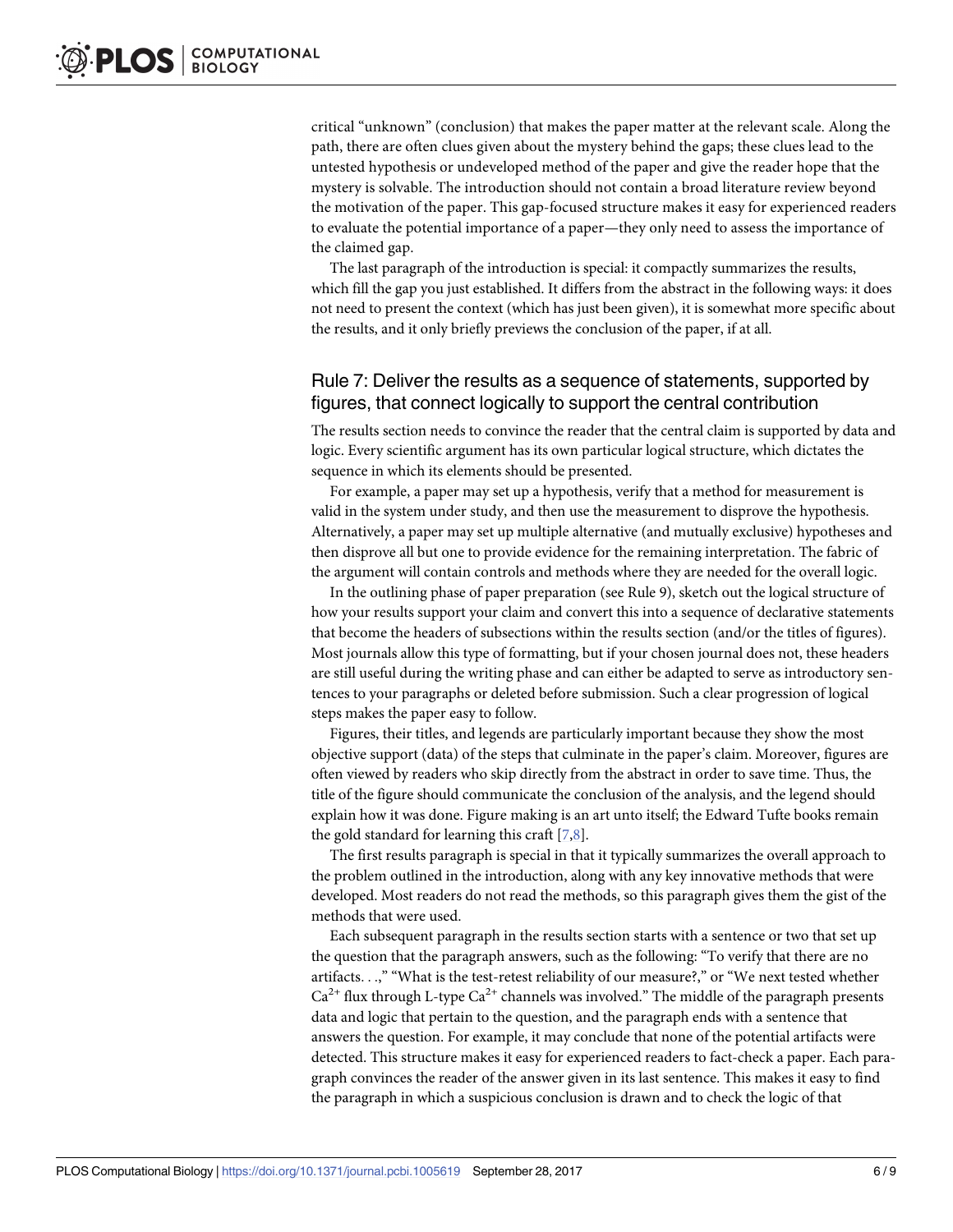paragraph. The result of each paragraph is a logical statement, and paragraphs farther down in the text rely on the logical conclusions of previous paragraphs, much as theorems are built in mathematical literature.

# Rule 8: Discuss how the gap was filled, the limitations of the interpretation, and the relevance to the field

The discussion section explains how the results have filled the gap that was identified in the introduction, provides caveats to the interpretation, and describes how the paper advances the field by providing new opportunities. This is typically done by recapitulating the results, discussing the limitations, and then revealing how the central contribution may catalyze future progress. The first discussion paragraph is special in that it generally summarizes the important findings from the results section. Some readers skip over substantial parts of the results, so this paragraph at least gives them the gist of that section.

Each of the following paragraphs in the discussion section starts by describing an area of weakness or strength of the paper. It then evaluates the strength or weakness by linking it to the relevant literature. Discussion paragraphs often conclude by describing a clever, informal way of perceiving the contribution or by discussing future directions that can extend the contribution.

For example, the first paragraph may summarize the results, focusing on their meaning. The second through fourth paragraphs may deal with potential weaknesses and with how the literature alleviates concerns or how future experiments can deal with these weaknesses. The fifth paragraph may then culminate in a description of how the paper moves the field forward. Step by step, the reader thus learns to put the paper's conclusions into the right context.

# **Process (Rules 9 and 10)**

To produce a good paper, authors can use helpful processes and habits. Some aspects of a paper affect its impact more than others, which suggests that your investment of time should be weighted towards the issues that matter most. Moreover, iteratively using feedback from colleagues allows authors to improve the story at all levels to produce a powerful manuscript. Choosing the right process makes writing papers easier and more effective.

# Rule 9: Allocate time where it matters: Title, abstract, figures, and outlining

The central logic that underlies a scientific claim is paramount. It is also the bridge that connects the experimental phase of a research effort with the paper-writing phase. Thus, it is useful to formalize the logic of ongoing experimental efforts (e.g., during lab meetings) into an evolving document of some sort that will ultimately steer the outline of the paper.

You should also allocate your time according to the importance of each section. The title, abstract, and figures are viewed by far more people than the rest of the paper, and the methods section is read least of all. Budget accordingly.

The time that we do spend on each section can be used efficiently by planning text before producing it. Make an outline. We like to write one informal sentence for each planned paragraph. It is often useful to start the process around descriptions of each result—these may become the section headers in the results section. Because the story has an overall arc, each paragraph should have a defined role in advancing this story. This role is best scrutinized at the outline stage in order to reduce wasting time on wordsmithing paragraphs that don't end up fitting within the overall story.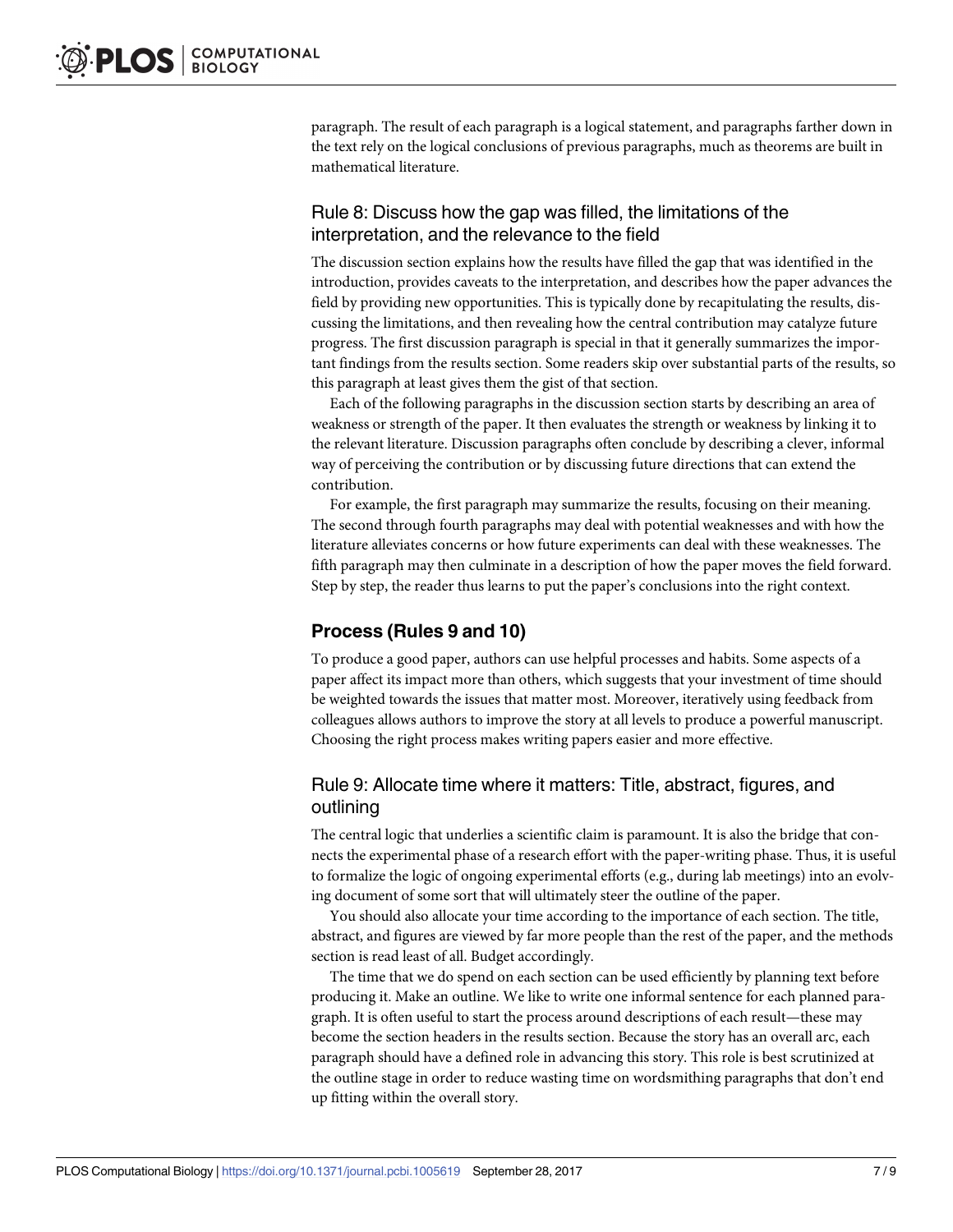| Rule                                                    | Sign it is violated                                                                          |
|---------------------------------------------------------|----------------------------------------------------------------------------------------------|
| 1: Focus on one big idea                                | Readers cannot give 1-sentence summary.                                                      |
| 2: Write for naive humans                               | Readers do not "get" the paper.                                                              |
| 3: Use context, content, conclusion<br>structure        | Readers ask why something matters or what it means.                                          |
| 4: Optimize logical flow                                | Readers stumble on a small section of the text.                                              |
| 5: Abstract: Compact summary of<br>paper                | Readers cannot give the "elevator pitch" of your work after reading<br>it.                   |
| 6: Introduction: Why the paper matters                  | Readers show little interest in the paper.                                                   |
| 7: Results: Why the conclusion is<br>justified          | Readers do not agree with your conclusion.                                                   |
| 8: Discussion: Preempt criticism, give<br>future impact | Readers are left with unanswered criticisms and/or questions on<br>their mind.               |
| 9: Allocate time wisely                                 | Readers struggle to understand your central contribution despite<br>your having worked hard. |
| 10: Iterate the story                                   | The paper's contribution is rejected by test readers, editors, or<br>reviewers.              |

<span id="page-7-0"></span>

<https://doi.org/10.1371/journal.pcbi.1005619.t001>

#### Rule 10: Get feedback to reduce, reuse, and recycle the story

Writing can be considered an optimization problem in which you simultaneously improve the story, the outline, and all the component sentences. In this context, it is important not to get too attached to one's writing. In many cases, trashing entire paragraphs and rewriting is a faster way to produce good text than incremental editing.

There are multiple signs that further work is necessary on a manuscript (see Table 1). For example, if you, as the writer, cannot describe the entire outline of a paper to a colleague in a few minutes, then clearly a reader will not be able to. You need to further distill your story. Finding such violations of good writing helps to improve the paper at all levels.

Successfully writing a paper typically requires input from multiple people. Test readers are necessary to make sure that the overall story works. They can also give valuable input on where the story appears to move too quickly or too slowly. They can clarify when it is best to go back to the drawing board and retell the entire story. Reviewers are also extremely useful. Non-specific feedback and unenthusiastic reviews often imply that the reviewers did not "get" the big picture story line. Very specific feedback usually points out places where the logic within a paragraph was not sufficient. It is vital to accept this feedback in a positive way. Because input from others is essential, a network of helpful colleagues is fundamental to making a story memorable. To keep this network working, make sure to pay back your colleagues by reading their manuscripts.

#### **Discussion**

This paper focused on the structure, or "anatomy," of manuscripts. We had to gloss over many finer points of writing, including word choice and grammar, the creative process, and collaboration. A paper about writing can never be complete; as such, there is a large body of literature dealing with issues of scientific writing [\[9,10,11](#page-8-0),[12,13,14,15](#page-8-0),[16,17\]](#page-8-0).

Personal style often leads writers to deviate from a rigid, conserved structure, and it can be a delight to read a paper that creatively bends the rules. However, as with many other things in life, a thorough mastery of the standard rules is necessary to successfully bend them [\[18\]](#page-8-0). In following these guidelines, scientists will be able to address a broad audience, bridge disciplines, and more effectively enable integrative science.